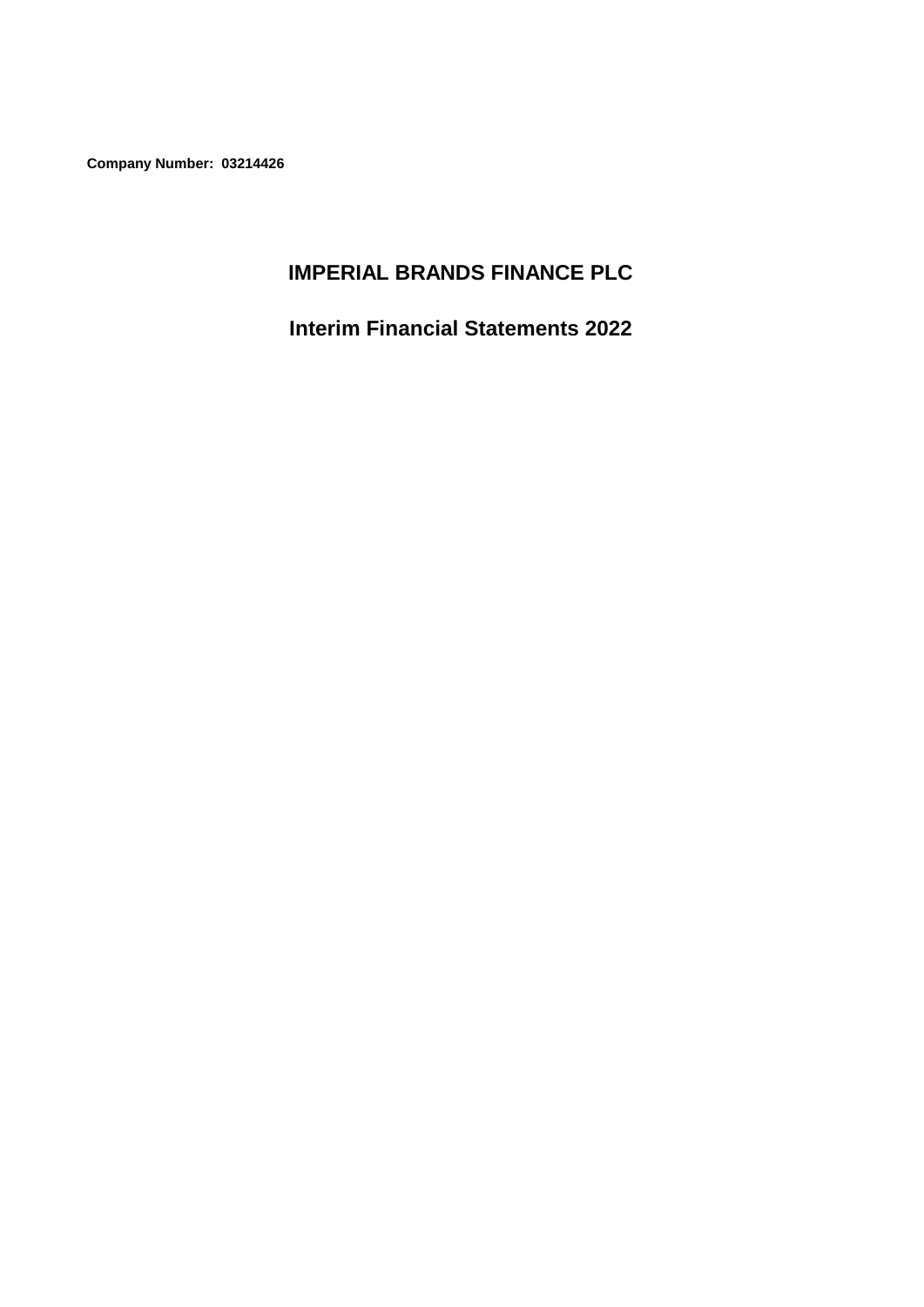# **Interim Management Report** Company Number: 03214426

The Directors present their Interim Management Report together with the condensed unaudited Interim Financial Statements of Imperial Brands Finance PLC ("the Company") for the six months ended 31 March 2022.

#### **Business review and performance**

The principal activity of the Company is to provide treasury services to Imperial Brands PLC and its subsidiaries ("the Group"). There have been no changes in the composition of the Company in the interim period.

The performance of the Company is dependent on external borrowings and intragroup loans payable and receivable and interest thereon, together with fair value gains and losses on derivative financial instruments.

The loss for the six months ended 31 March 2022 was £81 million (2021: profit of £177 million) and is stated after a charge of £168 million (2021: £57 million) arising on an increase in the expected credit loss provision against the carrying value of certain loans made to entities within the Imperial Brands Group. The expected loss provision arises due to increases in the assessment of credit risk associated with the future repayment of the loans. The Group disposed of its interests in Russia on 27 April 2022. The transaction included a waiver of two intragroup loans made to Russian subsidiary companies. The decision to exit operations in Russia has also had an impact on the recoverability of a number of other intragroup loans. Intragroup loans to Russian and a number of other Group entities have subsequently been fully provided for. The charge arising is not tax deductible and therefore there is no associated tax credit. Total shareholders' funds as at 31 March 2022 were £2,232 million (2021: £2,435 million).

The directors do not recommend a dividend for the current period. There were no aggregate dividends on the ordinary shares recognised as a charge to shareholders' funds during the six months ended 31 March 2022 (2021: £Nil).

### **Principal risks and uncertainties**

The Company is a wholly owned indirect subsidiary of Imperial Brands PLC, which is the ultimate parent company within the Group, and the Directors of the Group manage operations at a Group level. The Company, as the main financing and financial risk management company for the Group, undertakes transactions to manage the Group's financial risks, together with its financing and liquidity requirements.

The principal risks and uncertainties of the Company are discussed in note 20 of the Company's Annual Report and Accounts for the year ended 30 September 2021, which does not form part of this report, but is available at www.imperialbrandsplc.com. These risks and uncertainties remain materially unchanged as at 31 March 2022.

## **COVID-19 and Macro-economic environment**

Over the past six months the Group, in common with other organisations, has had to manage the continuing impacts of COVID-19, as well as those arising from Russia's invasion of Ukraine. The wider socio-economic effects of COVID-19 and the conflict in Ukraine have started to impact businesses and consumers across all goods and services and could impact the commercial environment into the longer-term.

The Directors recognise that the current political situation in Ukraine and Russia brings uncertainty. During the period of the Covid-19 pandemic, the Group effectively managed operations across the world, and has proved it has an established mechanism to operate efficiently despite uncertainty. The Directors consider that a one-off discrete event with immediate cash outflow is of greatest concern to the short term liquidity of the Group. The Directors have assessed the principal risks of the business, including stress testing a range of different scenarios that may affect the business. The scenario planning also considered mitigation actions including reductions to capital expenditure and dividend payments. There are additional actions that were not modelled but could be taken including other cost mitigations such as staff redundancies, retrenchment of leases, and discussions with lenders about capital structure. Under the worst-case scenario, where the largest envisaged downside scenarios all take place at the same time the Group would have sufficient headroom until February 2023. The Group believes this worst-case scenario to be highly unlikely given the relatively small impact on trading performance and bad debt levels during the Covid-19 pandemic. In addition, the Group has a number of mitigating actions available that could be implemented should such a scenario arise. This means that the Group is confident it continues to have the ability to pay down debt, maintain covenants, credit ratings, bank, bond, and investor confidence.

#### **LIBOR**

Following the announcement of the discontinuation of GBP LIBOR at the end of 2021 and USD LIBOR discontinuation in 2023, the Company has amended its bank facility agreement to stop referencing GBP and USD LIBOR and instead reference the daily risk free rates of SONIA and SOFR respectively. In the first half of the fiscal year all GBP LIBOR derivatives have been changed to reference SONIA instead of GBP LIBOR. All USD LIBOR derivatives will be changed to reference SOFR instead of USD LIBOR during the remainder of calendar year 2022. There are no changes pending for EUR derivatives.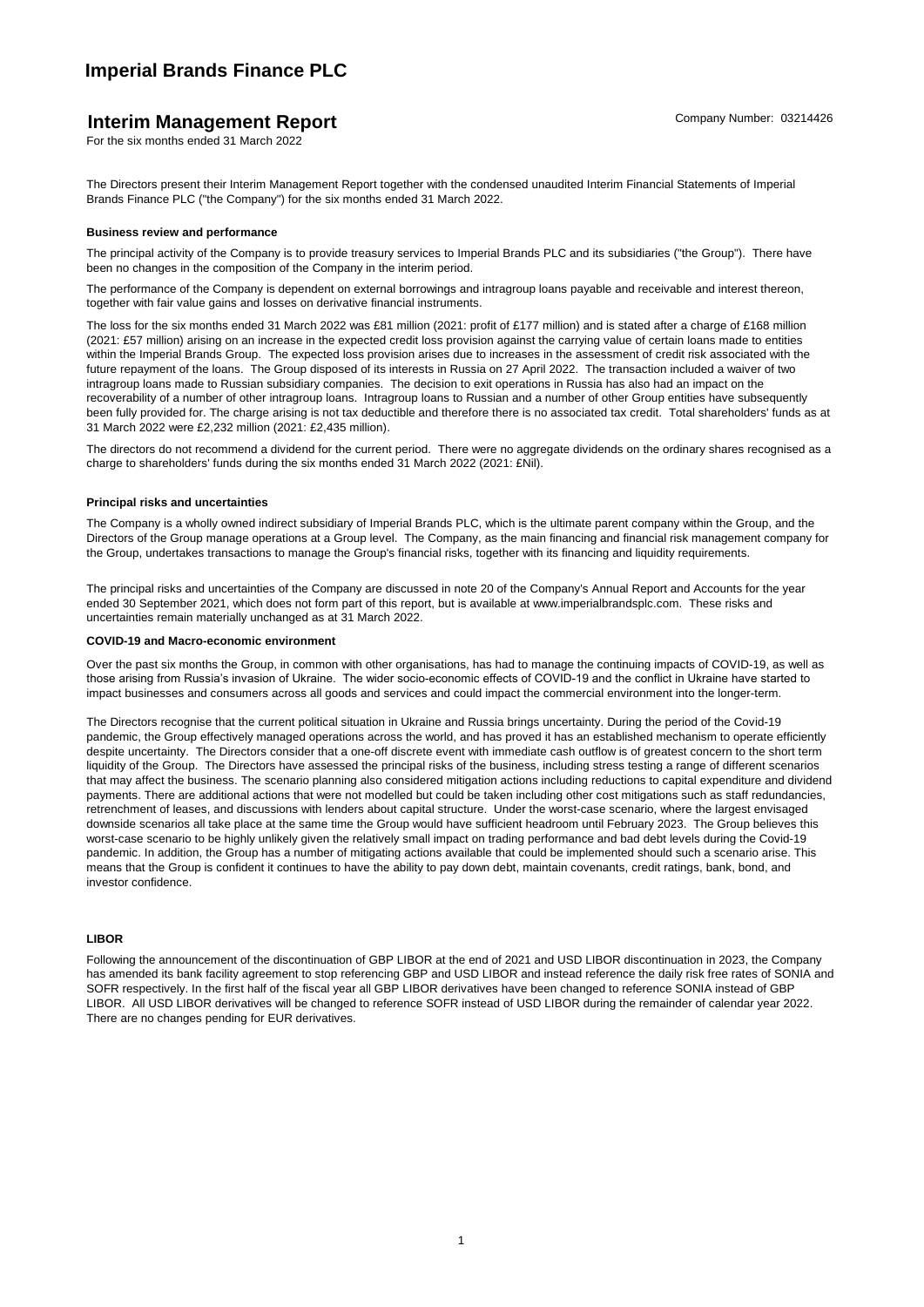### **Outlook**

The business activity is expected to continue at levels similar to the current level. The Company will continue to manage the overall liquidity and financial risk management requirements of the Group as they change over time. The Company will manage the Group's financing requirement in combination with other Group entities where it is beneficial to the Group as a whole.

#### **Going concern**

The Directors are satisfied that the Company has adequate resources to meet its operational needs for the foreseeable future and accordingly they continue to adopt the going concern basis in preparing these Interim Financial Statements.

#### **Changes in Directorate**

On 1 November 2021 J M Jones resigned as a director. On 18 December 2021 M E Slade was appointed as a director. On 18 February 2022 M A Wall resigned and D M Tillekeratne was appointed as a director.

#### **Directors' responsibility statement**

The Board of Directors comprising L J Paravicini, M E Slade and D M Tillekeratne, confirms that:

● the condensed Interim Financial Statements have been prepared in accordance with applicable accounting standards and give a true and fair view of the assets, liabilities, financial position and profit or loss of the Company as required by Rule 4.2.4 of the Disclosure Transparency Rules of the United Kingdom's Financial Conduct Authority ("the DTRs"); and

● the Interim Management Report includes a fair review of the information required by Rule 4.2.7 of the DTRs, namely an indication of important events that have occurred during the six months ended 31 March 2022 and their impact on the condensed set of Interim Financial Statements, and a description of the principal risks and uncertainties for the remaining six months of the year.

By order of the Board

Mold

Director Director 20 May 2022 20 May 2022

<u>3. albent</u> [David Tillekeratne \(May 19, 2022 20:47 GMT+2\)](https://imptob.eu1.adobesign.com/verifier?tx=CBJCHBCAABAAICP4C9zKXM_4Ctx7bjMpS29c9x58Pr6e)

M E Slade D M Tilllekeratne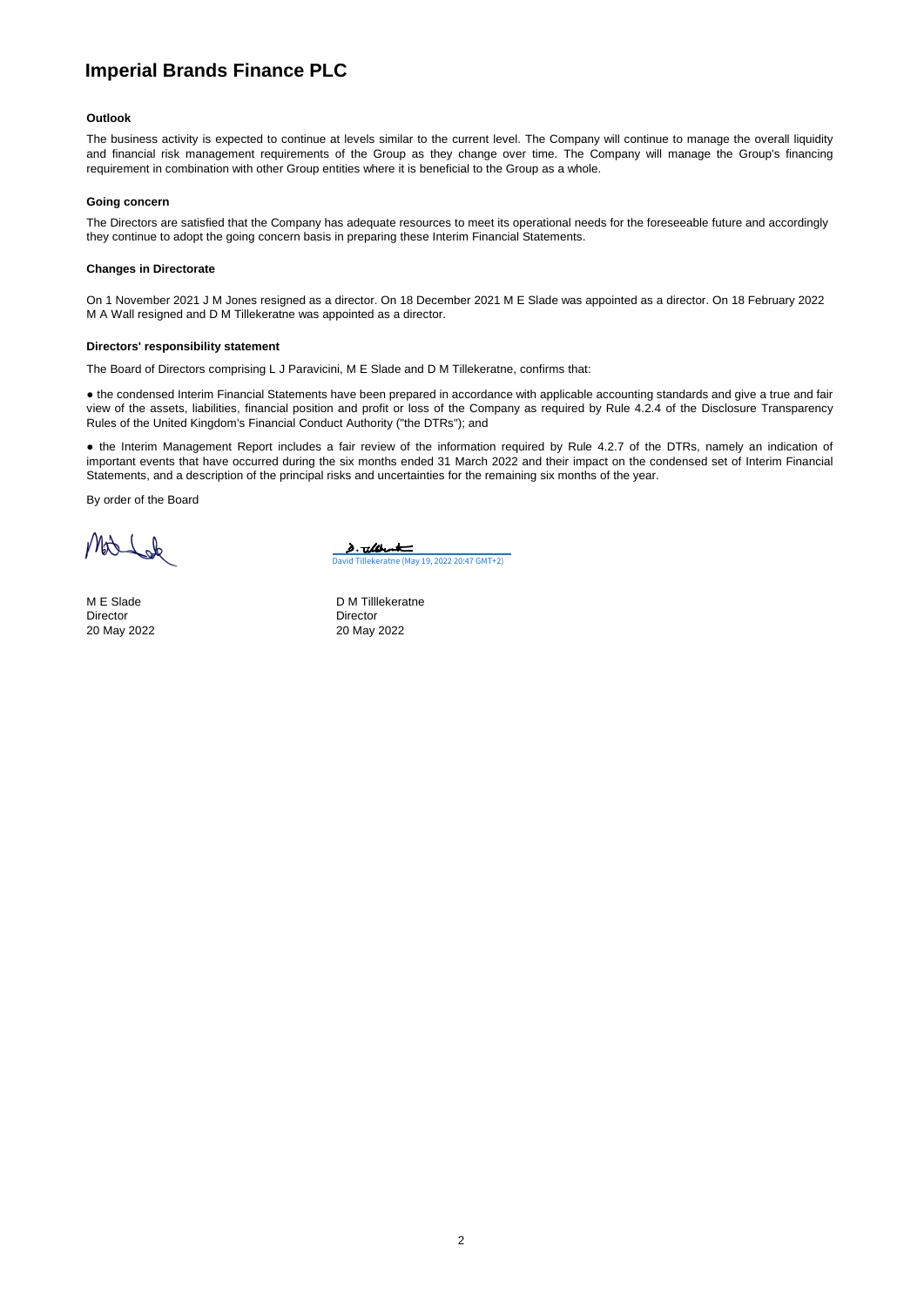## **Income Statement**

For the six months ended 31 March 2022

|                               |       | <b>Unaudited</b>                          | Unaudited                          | Audited<br>Year ended   |
|-------------------------------|-------|-------------------------------------------|------------------------------------|-------------------------|
|                               | Notes | 6 months<br>ended 31<br><b>March 2022</b> | 6 months<br>ended 31<br>March 2021 | 30<br>September<br>2021 |
| (In £ million)                |       |                                           |                                    |                         |
| Other operating income        |       |                                           |                                    | 1                       |
| Administrative expenses       |       | (1)                                       | (2)                                | (1)                     |
| Impairment losses             |       | (168)                                     | (57)                               | (198)                   |
| <b>Operating loss</b>         |       | (169)                                     | (59)                               | (198)                   |
| Investment income             | 2     | 1,040                                     | 1,886                              | 2,034                   |
| Finance costs                 | 3     | (932)                                     | (1, 595)                           | (1,721)                 |
| (Loss)/profit before taxation |       | (61)                                      | 232                                | 115                     |
| Tax on profit                 | 4     | (20)                                      | (55)                               | (60)                    |
| (Loss)/profit for the period  |       | (81)                                      | 177                                | 55                      |

All activities derive from continuing operations.

The Company has no other comprehensive income other than that included above and, therefore, no separate Statement of Comprehensive Income has been presented.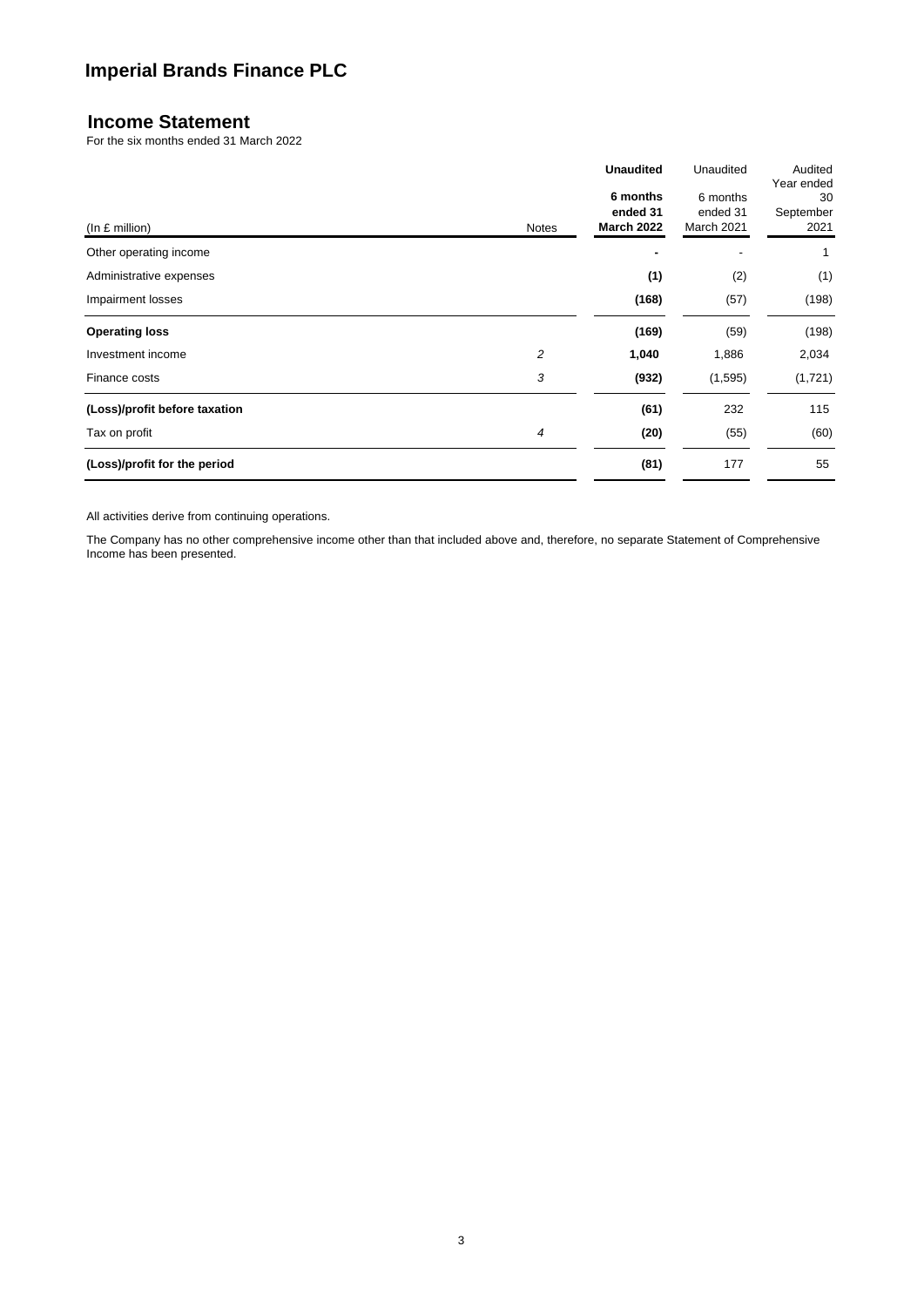## **Balance sheet**

at 31 March 2022

|                                  |                | <b>Unaudited</b>  | Unaudited      | Audited            |
|----------------------------------|----------------|-------------------|----------------|--------------------|
|                                  |                | At 31             | At 31          | At 30<br>September |
| (In £ million)                   |                | <b>March 2022</b> | March 2021     | 2021               |
| <b>Non-current assets</b>        |                |                   |                |                    |
| Other receivables                | $\overline{7}$ | 44                | 198            | 64                 |
| Derivative financial instruments | 6              | 179               | 480            | 391                |
|                                  |                | 223               | 678            | 455                |
| <b>Current assets</b>            |                |                   |                |                    |
| Other receivables                | $\overline{7}$ | 28,446            | 32,307         | 33,731             |
| Cash and cash equivalents        |                | 23                | 170            | 622                |
| Derivative financial instruments | 6              | 93                | 104            | 68                 |
|                                  |                | 28,562            | 32,581         | 34,421             |
| <b>Total assets</b>              |                | 28,785            | 33,259         | 34,876             |
| <b>Current liabilities</b>       |                |                   |                |                    |
| Borrowings                       |                | (1,669)           | (1, 435)       | (1,056)            |
| Derivative financial instruments | 6              | (276)             | (1,093)        | (62)               |
| Trade and other payables         |                | (16, 040)         | (18, 614)      | (21, 745)          |
|                                  |                | (17, 985)         | (21, 142)      | (22, 863)          |
| <b>Non-current liabilities</b>   |                |                   |                |                    |
| Borrowings                       |                | (7, 139)          | (8,645)        | (7, 857)           |
| Derivative financial instruments | 6              | (592)             | (1,037)        | (984)              |
| Other payables                   |                | (837)             | $\blacksquare$ | (859)              |
|                                  |                | (8, 568)          | (9,682)        | (9,700)            |
| <b>Total liabilities</b>         |                | (26, 553)         | (30, 824)      | (32, 563)          |
| <b>Net assets</b>                |                | 2,232             | 2,435          | 2,313              |
| <b>Equity</b>                    |                |                   |                |                    |
| Share capital                    |                | 2,100             | 2,100          | 2,100              |
| Retained earnings                |                | 132               | 335            | 213                |
| <b>Total equity</b>              |                | 2,232             | 2,435          | 2,313              |

The notes on pages 6 to 9 form an integral part of these Interim Financial Statements.

The Interim Financial Statements were approved by the Board of Directors on 20 May 2022 and signed on its behalf by:

M E Slade Director

MA  $\mathbb{V}$ 

D M Tilllekeratne Director

 $-\omega$ <u>t</u>

y 19, 2022 20:47 GMT+2)

Company Number: 03214426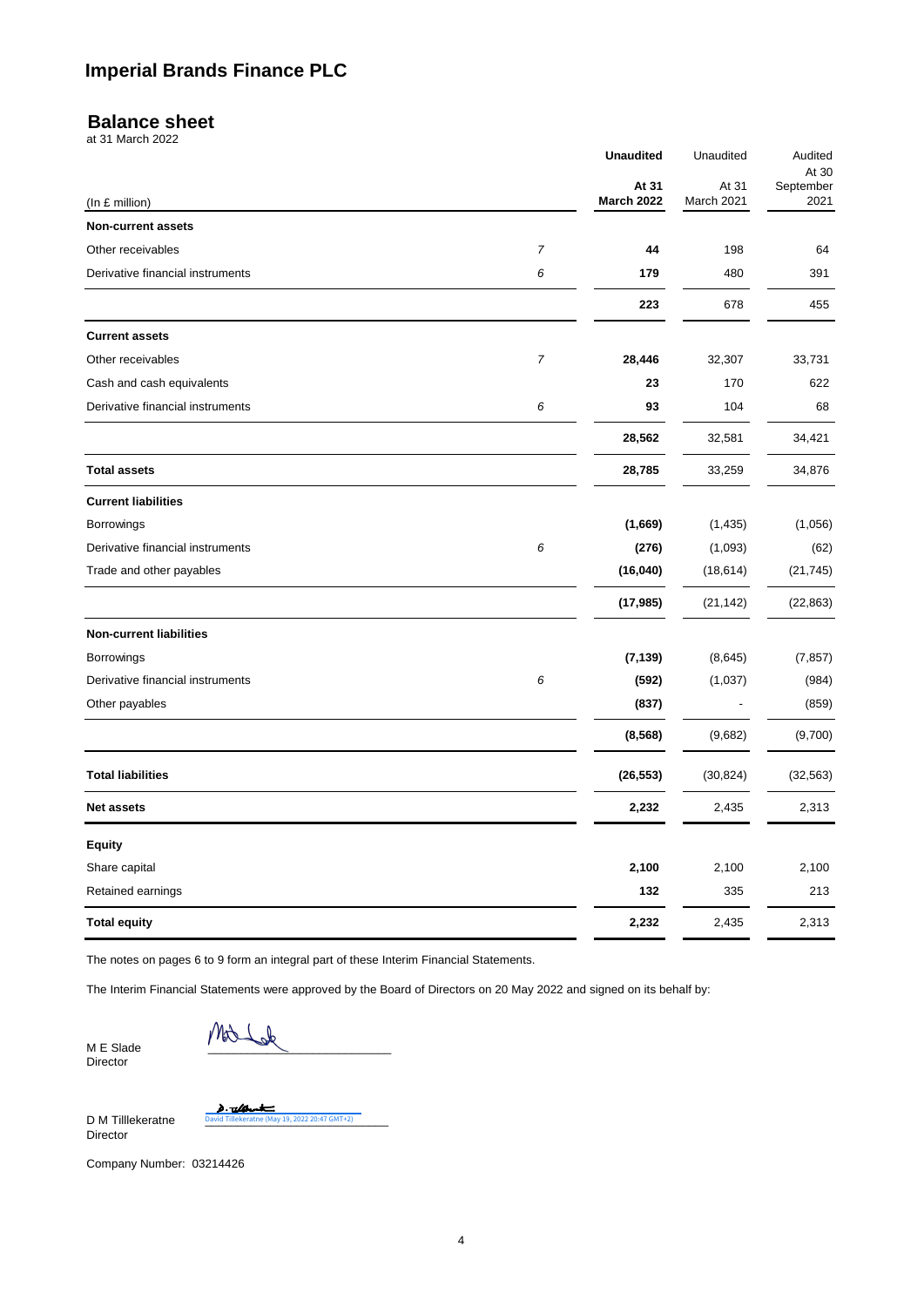## **Statement of Changes in Equity (unaudited)**

at 31 March 2022

| (In £ million)                  | <b>Share</b><br>capital  | Retained<br>earnings | Total<br>equity |
|---------------------------------|--------------------------|----------------------|-----------------|
| At 1 October 2021               | 2,100                    | 213                  | 2,313           |
| Loss for the period             |                          | (81)                 | (81)            |
| <b>Total comprehensive loss</b> | ٠                        | (81)                 | (81)            |
| At 31 March 2022                | 2,100                    | 132                  | 2,232           |
| (In f. million)                 | Share<br>capital         | Retained<br>earnings | Total equity    |
| At 1 October 2020               | 2,100                    | 158                  | 2,258           |
| Profit for the period           | $\overline{\phantom{a}}$ | 177                  | 177             |
| Total comprehensive income      | ٠                        | 177                  | 177             |
| At 31 March 2021                | 2,100                    | 335                  | 2,435           |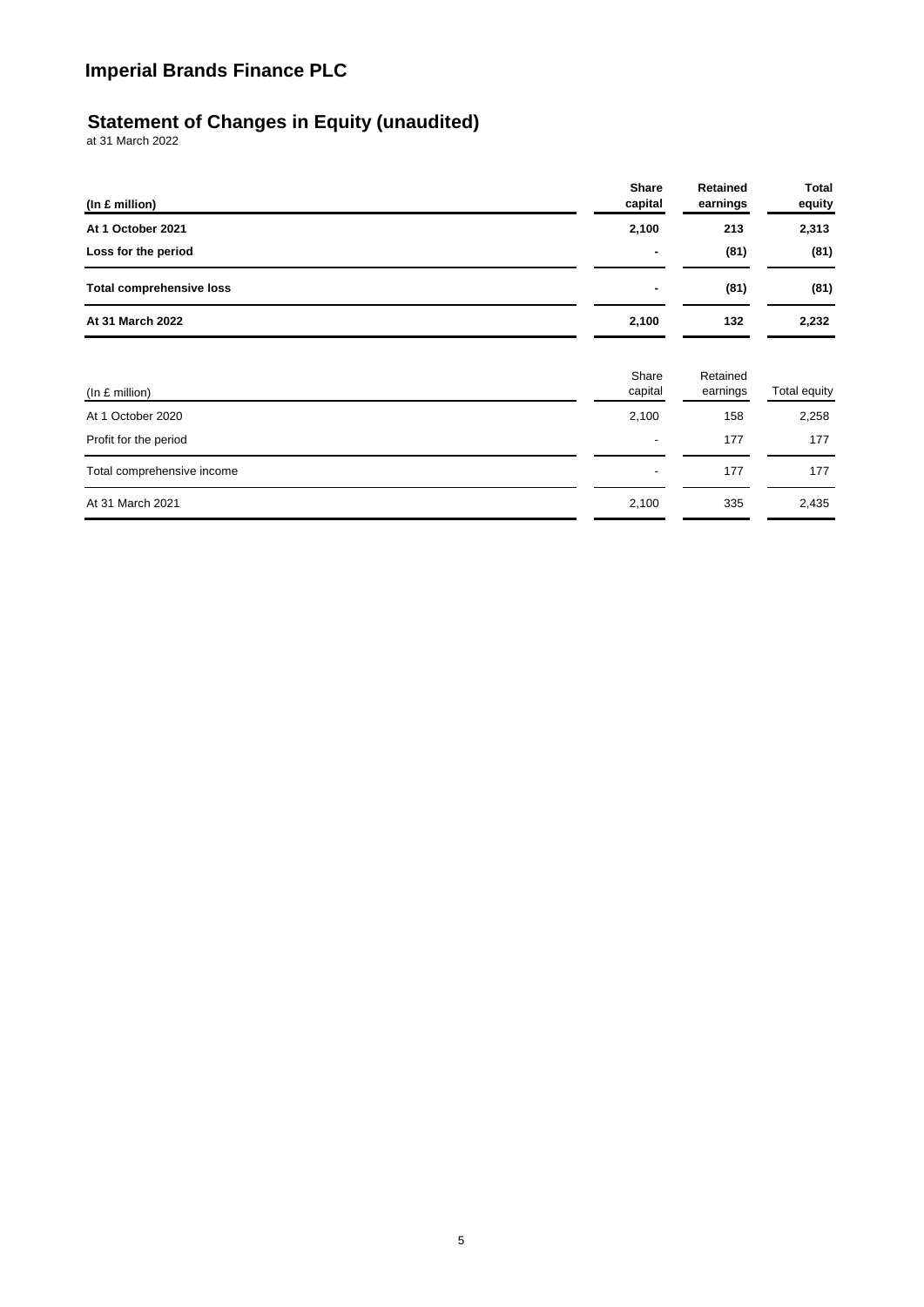## **Notes to the Interim Financial Statements**

For the six months ended 31 March 2022

## **1. Accounting policies**

These condensed Interim Financial Statements have been prepared on the going concern basis and in accordance with the United Kingdom Generally Accepted Accounting Practice (United Kingdom Accounting Standards and applicable law) including the Companies Act 2006 and FRS 101.

## **Basis of preparation**

The condensed Interim Financial Statements comprise the unaudited results for the six months ended 31 March 2022 and 31 March 2021, together with the audited results for the year ended 30 September 2021.

The information shown for the year ended 30 September 2021 does not constitute statutory accounts within the meaning of section 434 of the Companies Act 2006, and is an abridged version of the Company's Financial Statements for that year. The Auditors' Report on those Financial Statements was unqualified and did not contain any statements under section 498 of the Companies Act 2006. The Financial Statements for the year ended 30 September 2021 were approved by the Board of Directors on 28 January 2022 and filed with the Registrar of Companies.

This condensed set of Interim Financial Statements for the six months ended 31 March 2022 has been prepared in accordance with the Disclosure and Transparency Rules of the Financial Conduct Authority and FRS 104 'Interim Financial Reporting' ("FRS 104") as adopted by the Financial Reporting Council ("FRC") using the recognition and measurement requirements of FRS 100 'Application of Financial Reporting Requirements' ("FRS 100") and FRS 101 'Reduced Disclosure Framework' ("FRS 101"). The condensed set of Interim Financial Statements for the six months ended 31 March 2022 should be read in conjunction with the Annual Report and Financial Statements for the year ended 30 September 2021.

The Company has taken advantage of the following disclosure exemptions under FRS 101 on the basis that the disclosures are available within the consolidated financial statements of the ultimate parent company, which is Imperial Brands PLC:

a) the requirement in paragraph 38 of IAS 1 Presentation of Financial Statements to present comparative information in respect of paragraph 79(a)(iv) of IAS 1 Presentation of Financial Statements.

- b) the requirements of paragraphs 10(d) and 10(f) of IAS 1 Presentation of Financial Statements.
- c) the requirements of IAS 7 Statement of Cash Flows.
- d) the requirements of paragraph 17 of IAS 24 Related Party Disclosures.

e) the requirements in IAS 24 Related Party Disclosures to disclose related party transactions entered into between two or more members of a group, provided that any subsidiary which is a party to the transaction is wholly owned by such a member.

The Imperial Brands PLC consolidated financial statements may be found via the investor relations section of the Imperial Brands PLC website at www.imperialbrandsplc.com/investors.

The Interim Financial Statements have been prepared on an amortised cost or fair value basis as described in the accounting policies on derivative financial instruments below.

The Company is a wholly owned indirect subsidiary of Imperial Brands PLC and is included in the consolidated Financial Statements of Imperial Brands PLC. Consequently, the Company has taken advantage of the exemption conferred by FRS 101 paragraph 8(h) and not presented a cash flow statement.

## **2. Investment income**

|                                                               | <b>Unaudited</b>  | Unaudited  | Audited<br>Year ended |
|---------------------------------------------------------------|-------------------|------------|-----------------------|
|                                                               | 6 months          | 6 months   | 30                    |
|                                                               | ended 31          | ended 31   | September             |
| $(ln £$ million)                                              | <b>March 2022</b> | March 2021 | 2021                  |
| Interest receivable from Group undertakings                   | 252               | 279        | 554                   |
| Exchange gains on monetary assets and liabilities             | 100               | 1.190      | 997                   |
| Fair value gains on external derivative financial instruments | 688               | 417        | 483                   |
|                                                               | 1.040             | 1.886      | 2.034                 |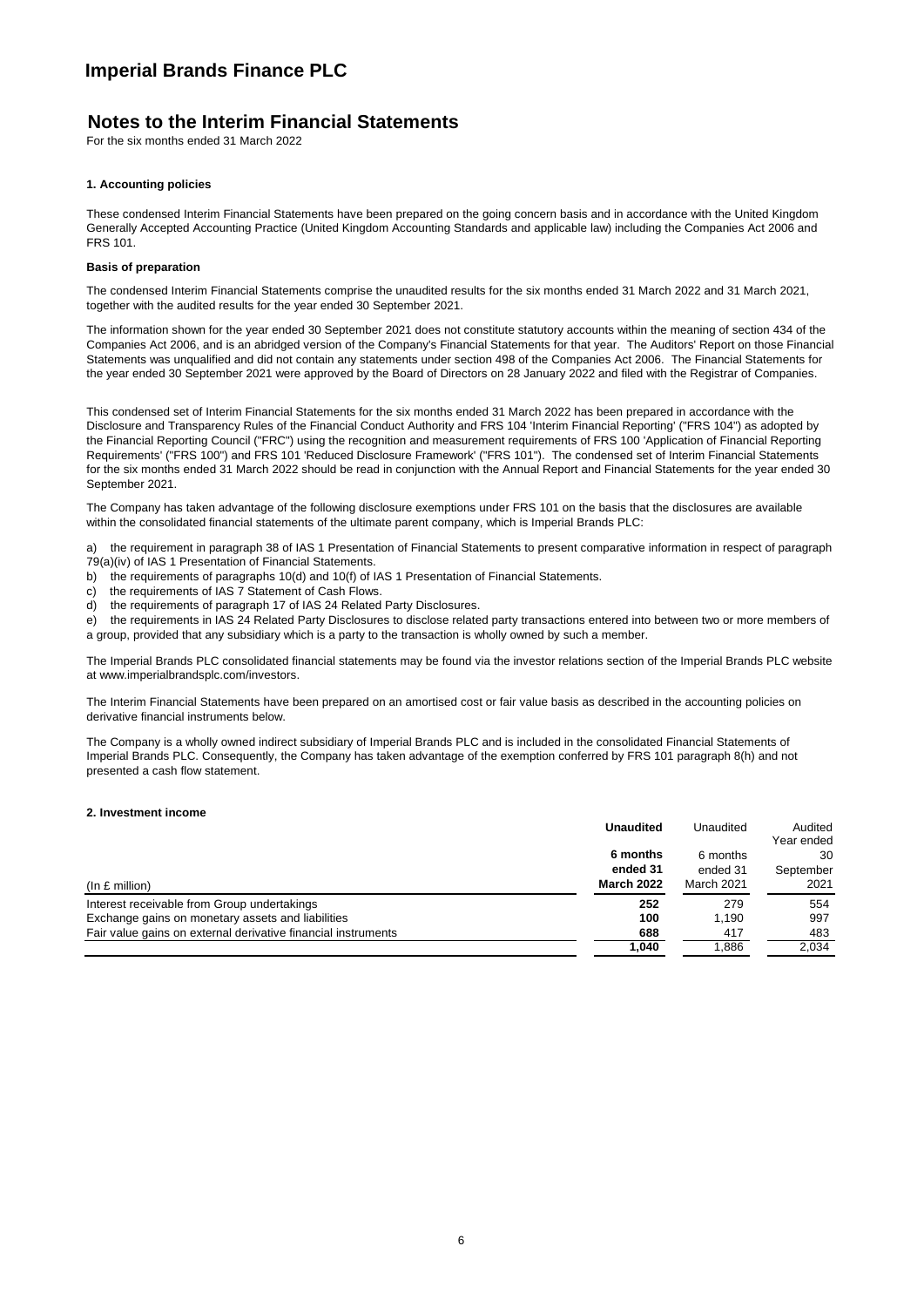# **Notes to the Interim Financial Statements**

For the six months ended 31 March 2022

## **3. Finance costs**

|                                                                  | <b>Unaudited</b>  | Unaudited  | Audited<br>Year ended |
|------------------------------------------------------------------|-------------------|------------|-----------------------|
|                                                                  | 6 months          | 6 months   | 30                    |
|                                                                  | ended 31          | ended 31   | September             |
| $(ln £$ million)                                                 | <b>March 2022</b> | March 2021 | 2021                  |
| Interest payable to Group undertakings                           | 55                | 32         | 70                    |
| Interest on bank loans and other loans                           | 148               | 182        | 380                   |
| Fair value losses on external derivative financial instruments   | 616               | 327        | 427                   |
| Fair value losses on intragroup derivative financial instruments | 113               | 1.054      | 844                   |
|                                                                  | 932               | 1.595      | 1.721                 |

## **4. Tax on profit**

Analysis of charge in the period:

|                                              | <b>Unaudited</b>  | Unaudited  | Audited    |
|----------------------------------------------|-------------------|------------|------------|
|                                              |                   |            | Year ended |
|                                              | 6 months          | 6 months   | 30         |
|                                              | ended 31          | ended 31   | September  |
| $(ln £$ million)                             | <b>March 2022</b> | March 2021 | 2021       |
| UK Corporation tax on profits for the period | 20                | 55         | 60         |
| Withholding tax                              |                   |            |            |
| Double taxation relief                       |                   | $\,$       | (1)        |
| <b>Current tax</b>                           | 20                | 55         | 60         |
| <b>Total taxation</b>                        | 20                | 55         | 60         |

## **5. Fair value of financial assets and liabilities**

There are no material differences between the carrying value of the Company's financial assets and liabilities and their estimated fair value, with the exception of bonds. The fair value of bonds is estimated to be £7,963 million (2021: £10,837 million) and has been determined by reference to market prices at the balance sheet date. The carrying value of bonds is £7,899 million (2021: £10,076 million). The fair value of all other borrowings is considered to be equal to their carrying amount.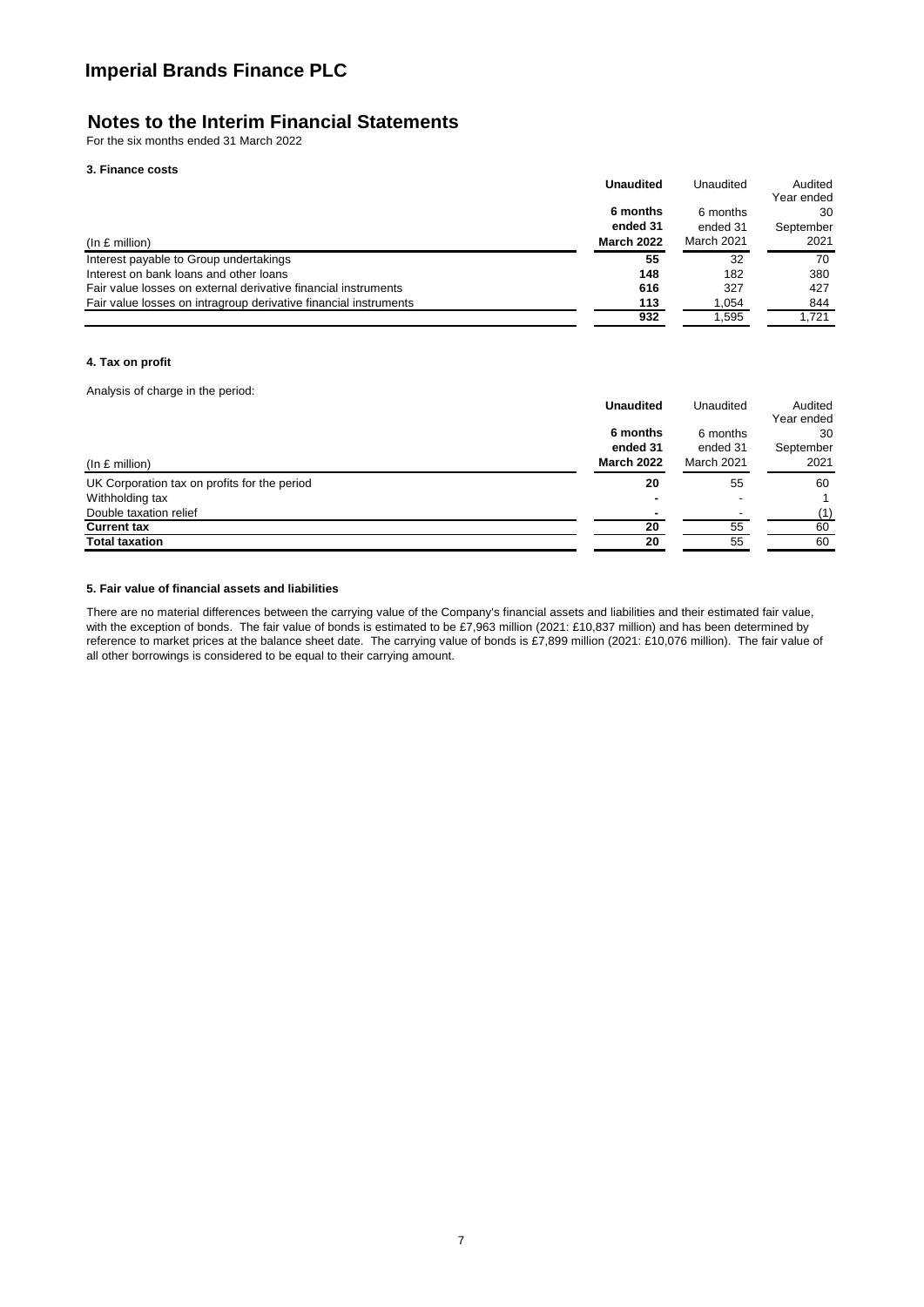## **Notes to the Interim Financial Statements**

For the six months ended 31 March 2022

## **6. Derivative financial instruments**

|                                                                            | <b>Unaudited</b>  | Unaudited  | Audited    |
|----------------------------------------------------------------------------|-------------------|------------|------------|
|                                                                            |                   |            | Year ended |
|                                                                            | 6 months          | 6 months   | 30         |
|                                                                            | ended 31          | ended 31   | September  |
| (In f. million)                                                            | <b>March 2022</b> | March 2021 | 2021       |
| Assets                                                                     |                   |            |            |
| Interest rate swaps                                                        | 190               | 542        | 451        |
| Foreign exchange contracts                                                 | 21                | 21         |            |
| Intragroup forward foreign currency contracts                              | 35                | 17         |            |
| Cross currency swaps                                                       | 26                | 4          |            |
| Total carrying value of derivative financial assets                        | 272               | 584        | 459        |
| Liabilities                                                                |                   |            |            |
| Interest rate swaps                                                        | (480)             | (862)      | (813)      |
| Foreign exchange contracts                                                 | (16)              | (3)        | (4)        |
| Intragroup forward foreign currency contracts                              | (227)             | (1,051)    |            |
| Cross currency swaps                                                       | (179)             | (261)      | (266)      |
| Total carrying value of derivative financial liabilities before collateral | (902)             | (2, 177)   | (1,083)    |
| Collateral                                                                 | 34                | 47         | 37         |
| Total carrying value of derivative financial liabilities                   | (868)             | (2, 130)   | (1,046)    |
| Total carrying value of derivative financial instruments                   | (596)             | (1, 546)   | (587)      |
| Analysed as:                                                               |                   |            |            |
| Interest rate swaps                                                        | (290)             | (320)      | (362)      |
| Foreign exchange contracts                                                 |                   | 18         |            |
| Intragroup forward foreign currency contracts                              | (192)             | (1,033)    |            |
| Cross currency swaps                                                       | (153)             | (258)      | (262)      |
| Collateral                                                                 | 34                | 47         | 37         |
| Total carrying value of derivative financial instruments                   | (596)             | (1, 546)   | (587)      |

The Company's derivative financial instruments are held at fair value. Fair values are determined based on observable market data such as yield curves and foreign exchange rates to calculate the present value of future cash flows associated with each derivative at the balance sheet date, and are consistent with those applied for the year ended 30 September 2021.

All financial assets and liabilities are carried on the balance sheet at amortised cost, other than derivative financial instruments which are carried at fair value. Derivative fair values are determined based on observable market data such as yield curves, foreign exchange rates and credit default swap prices to calculate the present value of future cash flows associated with each derivative at the balance sheet date (Level 2 classification hierarchy per IFRS 7). Market data is sourced through Bloomberg and valuations are validated by reference to counterparty valuations where appropriate. Some of the Group's derivative financial instruments contain early termination options and these have been considered when assessing the element of the fair value related to credit risk. On this basis the reduction in reported net derivative liabilities due to credit risk is £17 million (2021: £21 million) and would have been a £33 million (2021: £46 million) reduction without considering the early termination options. There were no changes to the valuation methods or transfers between hierarchies during the period. With the exception of capital market issuance, the fair value of all financial assets and financial liabilities is considered to approximate to their carrying amount.

## **7. Other receivables**

|                                    | <b>Unaudited</b><br>6 months ended<br>31 March 2022 |                | <b>Unaudited</b><br>6 months ended<br>31 March 2021 |             | Audited<br>Year ended 30 September<br>2021 |             |
|------------------------------------|-----------------------------------------------------|----------------|-----------------------------------------------------|-------------|--------------------------------------------|-------------|
| (In f. million)                    | Current                                             | Non-current    | Current                                             | Non-current | Current                                    | Non-current |
| Amounts owed by Group undertakings | 28.442                                              | 44             | 32.305                                              | 198         | 33.724                                     | 64          |
| Other receivables and prepayments  | 4                                                   | $\blacksquare$ |                                                     |             |                                            |             |
|                                    | 28.446                                              | 44             | 32.307                                              | 198         | 33.731                                     | 64          |

Amounts owed by Group undertakings are unsecured, both interest bearing and non-interest bearing and can be either repayable on a future date to be mutually agreed between the Company and the counterparty borrower or have fixed repayment dates. At 31 March 2022 £25,322 million (2021: £29,254 million) of the amounts owed by Group undertakings is repayable on a mutually agreed future date (treated as a current receivable) and £3,164 million (2021: £3,249 million) were term loans. There were £27,847 million (2021: £31,869 million) of interest bearing loans and £639 million (2021: £634 million) of non-interest bearing loans. Where loans were subject to interest the rates charged varied from 0.125% to 20.000% (2021: 0.125% to 5.750%).

The Directors have assessed the extent to which amounts owed by the Group companies are impaired. For those balances that are neither overdue nor impaired the Directors have concluded that the expected credit losses (ECL) that are possible from default events over the next twelve months are immaterial and consequently no allowance for impairment has been recognised. For those balances assessed to be impaired, an expected credit loss adjustment of £660 million (2021: £351 million) has been recognised to reflect the credit risk inherent within a number of the current intragroup loans receivable, as follows: